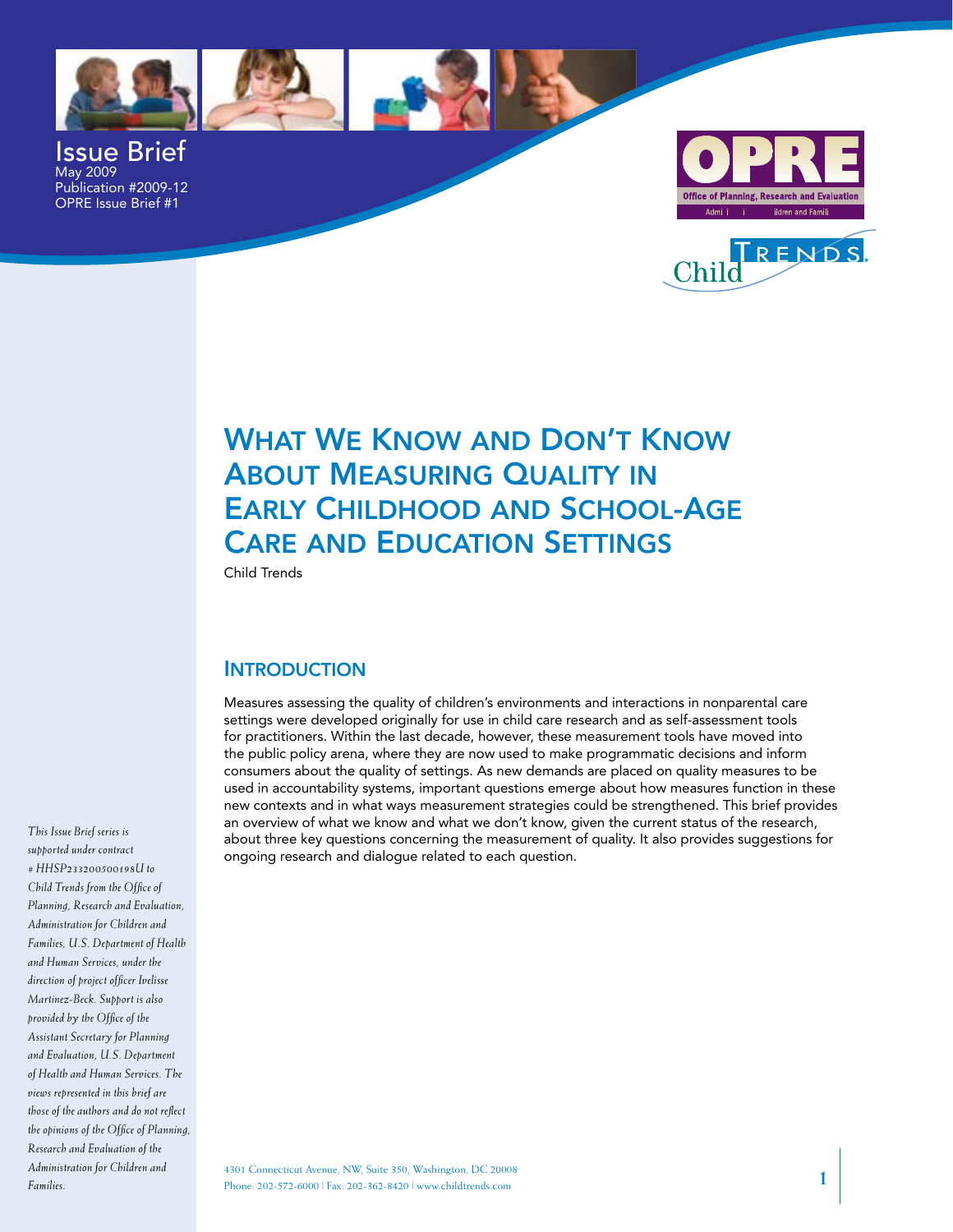

## WHAT ASPECTS OF QUALITY ARE IMPORTANT TO MEASURE?

#### WE KNOW THAT...

- • The starting point for determining what aspects of quality are important to measure is the *purpose*. For example:
	- $-$  If the purpose is to confirm that supports are in place to help children's readiness for school, especially children at risk for poor early school adjustment or achievement, then it is important to measure aspects of the environment and of practice that contribute to these components of school readiness. Preliminary evidence suggests a stronger prediction to child outcomes when the components of quality that are measured are closely "aligned" with the aspect of development of interest (for example, when a subscale on instructional quality is used to predict early academic achievement outcomes).
	- If the purpose is to confirm that a curriculum is being implemented in the intended way, then it is important to focus on whether identified features of the curriculum are being carried out with fidelity.
	- $-$  If the purpose is to provide parents with a broad and general picture of quality in different early care and education settings, then a broad or global measure that summarizes across multiple facets of quality is needed.
	- – If the purpose is to determine how well the early care and education environment is fostering mastery of English for children whose home language is not English, then what is needed is a measure of the quality of supports for language development that encompasses the development of children learning a second language.

#### WE DON'T KNOW...

 • The full "library" of measures appropriate for every purpose. Active work on measures development is in process. But in the interim, the measure that best fits the underlying purpose of measuring quality should be selected.

#### ONGOING RESEARCH AND DIALOGUE are needed to…

 • Continue initial steps to identify the specific aspects of quality that are important to differing components of children's early development and school readiness. It will be important to follow

 up on these initial steps by developing further measures of quality that focus on supports for specific aspects of development.

## WHAT ASPECTS OF QUALITY are Well Covered by **EXISTING MEASURES?**

#### WE KNOW THAT...

- • Quality in early care and education can be measured in different ways:
	- through structural measures (measures of group size, ratio, and caregiver education),
	- – through process measures (measures that focus on environmental supports and/or interactions, like the extent and quality of caregiver-child interaction), and
	- $-$  through global measures (measures that rate both physical features and routines in the care setting as well as interactions).
- Process measures of quality appear to be most directly linked with child outcomes, though the associations are small. Structural measures are also linked with child outcomes, but they appear to be connected through the way they increase or decrease the likelihood of stimulating and supportive interactions.<sup>1</sup>
- **•** Emerging evidence suggests that prediction of specific child outcomes, like development in the area of language and literacy, is more effective when measurement focuses on specific aspects of the environment that promote development in this area.<sup>2</sup>
- In large evaluations, the measurement of specific instructional practices in addition to the measurement of global quality has been useful in the prediction of children's outcomes.3

#### WE DON'T KNOW...

• How best to capture aspects of quality that are related to children's development in specific domains of development such as language and literacy development, social and emotional development, health, early mathematics, science and general cognitive development. Researchers are further along in specifying the aspects of quality that are important to particular domains for some areas, like language and literacy development, than for other areas, like for children's early mathematical thinking.4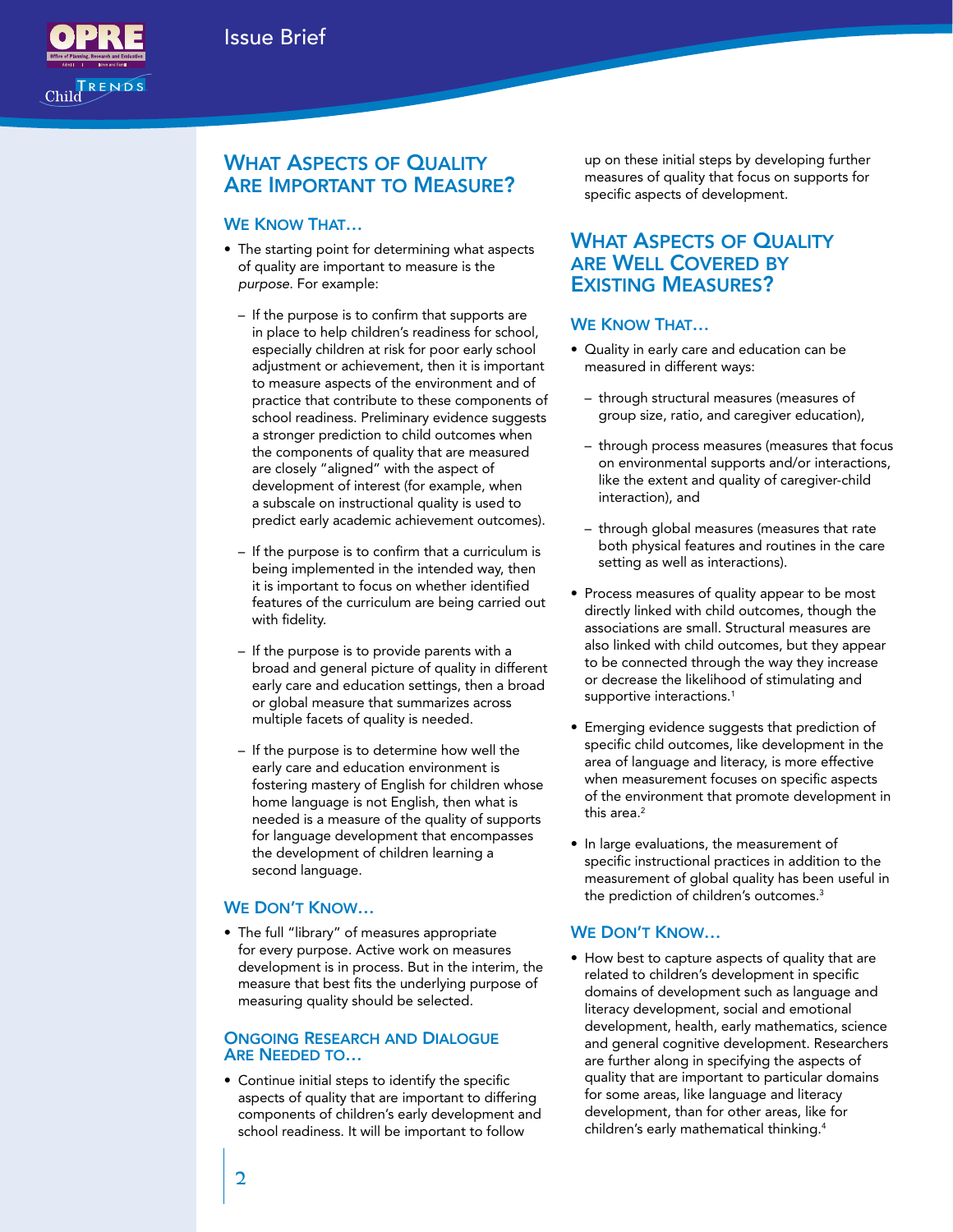## Issue Brief



- • How best to measure quality in home-based settings. Many existing observational quality measures were developed for use in center- based care settings. With notable exceptions, fewer measures with documented reliability and validity are available for home-based settings and settings in which a relative is the caregiver. $5$
- • Whether and how the measurement of certain quality dimensions should differ between centerbased and home-based settings.<sup>6</sup>
- • How best to measure practices appropriate for infants, toddlers, and school-age children.<sup>7</sup>
- • How to measure effectively certain key features such as curriculum implementation, the role of peers, and a child's engagement in the setting. $8$
- In what circumstances a measure of practices across children is a more effective way to capture overall quality than a measure of practices with individual children (or some combination of the two). The choice of strategy may depend on the purpose of the quality assessment. $9$
- • The adequacy of existing quality measures to capture the features of settings that are important for linguistically and culturally diverse children, as well as children with special needs. $^{\rm 10}$

#### ONGOING RESEARCH AND DIALOGUE are needed to…

- • Provide further empirical evidence to delineate the aspects of quality—including environmental supports and interactions—that promote specific domains of children's development.
- • Develop or refine a set of measures that are appropriate for use with diverse children and in diverse settings.

## WHAT MEASUREMENT STRATEGIES STATE QUALITY IMPROVEMENT **ARE MOST EFFECTIVE IN** INITIATIVES AND RATING SYSTEMS?

#### WE KNOW THAT...

 • Most states that are developing or already implementing widespread quality improvement initiatives, such as Quality Rating Systems (QRS), combine the use of global measures of quality (collected by direct observation) and structural measures (collected from program documents or administrative data).

- There is variation across states in terms of which observational measure or measures are used, which structural measures are used, and how they are combined.
- There is also variation across states in terms of where they draw the lines between different levels of quality in their Quality Rating Systems, taking into account the full combination of quality measures they are relying on.

#### WE DON'T KNOW...

- • How well the *combinations* of quality measures and the thresholds for quality levels states are using in their quality initiatives predict children's development.
- How often and, for center-based programs, in how many classrooms, it is important to observe quality in order to get reliable observational measures of quality to contribute to ratings, though some states are beginning to carry out studies examining this question directly.<sup>11</sup>
- How often and how best to validate structural measures of quality, given emerging evidence that these measures may need to be reviewed for accuracy.

#### ONGOING RESEARCH AND DIALOGUE are needed to…

**•** Establish best practices for quality measurement in accountability systems and contexts with financial incentives and rewards for programs. Best practices should specify the optimal frequency and scope of measurement within individual programs, reliability standards and procedures, and effective strategies for establishing thresholds for rating levels.